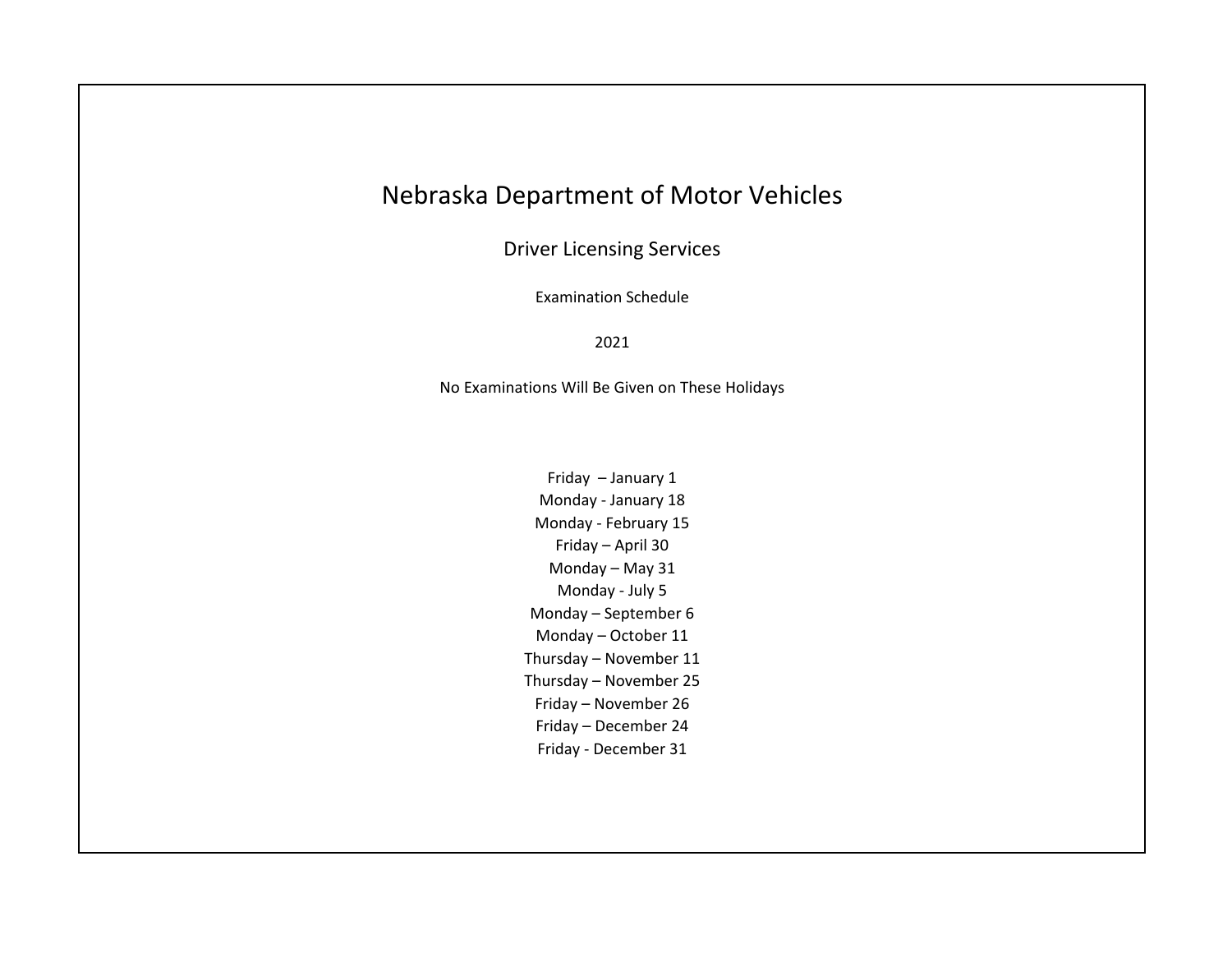| County           | <b>County Seat</b> | Area           | Jan                                                                                                                                                        | Feb                                                                                              | Mar   | Apr          | May   | June                                               | July         | Aug   | Sept           | Oct            | <b>Nov</b>                                                                                         | <b>Dec</b>     |
|------------------|--------------------|----------------|------------------------------------------------------------------------------------------------------------------------------------------------------------|--------------------------------------------------------------------------------------------------|-------|--------------|-------|----------------------------------------------------|--------------|-------|----------------|----------------|----------------------------------------------------------------------------------------------------|----------------|
| Adams            | <b>Hastings</b>    | 14             | Every Day AM & PM Except Saturdays, Sundays & Holidays, CDL skills tests administered in Hastings                                                          |                                                                                                  |       |              |       |                                                    |              |       |                |                |                                                                                                    |                |
| Antelope         | Neligh             | 12             | Every Wednesday AM & PM Except Holidays                                                                                                                    |                                                                                                  |       |              |       |                                                    |              |       |                |                |                                                                                                    |                |
| Arthur           | Arthur             | 19             | N/A                                                                                                                                                        | N/A                                                                                              | 15    | 12           | 10    | 7                                                  | N/A          | 2, 30 | 27             | 25             | 22                                                                                                 | 20             |
| <b>Banner</b>    | Harrisburg         | 21             | 20                                                                                                                                                         | 17                                                                                               | 17    | 21           | 19    | 16                                                 | 21           | 18    | 15             | 20             | 17                                                                                                 | 15             |
| Blaine           | <b>Brewster</b>    | 20             | 21                                                                                                                                                         | 18                                                                                               | 18    | 15           | 13    | 10                                                 | 8            | 5     | 2,30           | 28             | None                                                                                               | 23             |
| Boone            | Albion             | 10             | 13,27                                                                                                                                                      | 10,24                                                                                            | 10,24 | 7,21         | 5,19  | 2,16,30                                            | 14,28        | 11,25 | 8,22           | 6,20           | 3,17                                                                                               | 1,15,29        |
| <b>Box Butte</b> | Alliance           | 22A            |                                                                                                                                                            | Every Thursday & Friday AM & PM Except Holidays                                                  |       |              |       |                                                    |              |       |                |                |                                                                                                    |                |
| Boyd             | <b>Butte</b>       | 20             | 11,25                                                                                                                                                      | 8,22                                                                                             | 8,22  | 5,19         | 3,17  | 14,28                                              | 12,26        | 9,23  | 20             | 4,18           | 1,15,29                                                                                            | 13,27          |
| Brown            | Ainsworth          | 20             |                                                                                                                                                            | Every Friday AM & PM Except Holidays                                                             |       |              |       |                                                    |              |       |                |                |                                                                                                    |                |
| <b>Buffalo</b>   | Kearney            | 15A            |                                                                                                                                                            | Every Day AM & PM Except Saturdays, Sundays & Holidays, CDL skills tests administered in Kearney |       |              |       |                                                    |              |       |                |                |                                                                                                    |                |
| <b>Burt</b>      | Tekamah            | 8              |                                                                                                                                                            | Every Tuesday AM & PM Except Holidays                                                            |       |              |       |                                                    |              |       |                |                |                                                                                                    |                |
| <b>Butler</b>    | David City         | $\overline{7}$ |                                                                                                                                                            | Every Monday AM & PM Except Holidays                                                             |       |              |       |                                                    |              |       |                |                |                                                                                                    |                |
| Cass             | Plattsmouth        | <b>5A</b>      |                                                                                                                                                            | Every Thursday & Friday AM & PM Except Holidays                                                  |       |              |       |                                                    |              |       |                |                |                                                                                                    |                |
| Cedar            | Hartington         | 12             |                                                                                                                                                            | Every Thursday AM & PM Except Holidays                                                           |       |              |       |                                                    |              |       |                |                |                                                                                                    |                |
| Chase            | Imperial           | 18             |                                                                                                                                                            | Every Thursday AM & PM Except Holidays                                                           |       |              |       |                                                    |              |       |                |                |                                                                                                    |                |
| Cherry           | Valentine          | 20             |                                                                                                                                                            |                                                                                                  |       |              |       |                                                    |              |       |                |                | Every Tuesday & Wednesday AM & PM Except Holidays, CDL skills tests administered in Valentine      |                |
| Cheyenne         | Sidney             | 22B            |                                                                                                                                                            |                                                                                                  |       |              |       | Every Wednesday & Thursday AM & PM Except Holidays |              |       |                |                |                                                                                                    |                |
| Clay             | Clay Center        | 6              | 12,26                                                                                                                                                      | 9,23                                                                                             | 9,23  | 6,20         | 4,18  | 1,15,29                                            | 13,27        | 10,24 | 7,21           | 5,19           | 2,16,30                                                                                            | 14,28          |
| Colfax           | Schuyler           | 9              |                                                                                                                                                            |                                                                                                  |       |              |       | Every Thursday AM & PM Except Holidays             |              |       |                |                |                                                                                                    |                |
| Cuming           | <b>West Point</b>  | 11             |                                                                                                                                                            |                                                                                                  |       |              |       | Every Tuesday AM & PM Except Holidays              |              |       |                |                |                                                                                                    |                |
| Custer           | <b>Broken Bow</b>  | 16             |                                                                                                                                                            |                                                                                                  |       |              |       | Every Monday & Friday AM & PM Except Holidays      |              |       |                |                |                                                                                                    |                |
| Dakota           | Dakota City        | 11             | Every Monday & Friday/Full Service. Tuesday, Wednesday & Thursday/Express Service AM & PM Except                                                           |                                                                                                  |       |              |       |                                                    |              |       |                |                |                                                                                                    |                |
|                  |                    |                | Holidays. CDL skills tests administered in Dakota City<br>Every Monday & Tuesday AM & PM Except the Last Tuesday of the Month & Holidays, CDL skills tests |                                                                                                  |       |              |       |                                                    |              |       |                |                |                                                                                                    |                |
| Dawes            | Chadron            | 22A            |                                                                                                                                                            |                                                                                                  |       |              |       | administered in Chadron                            |              |       |                |                |                                                                                                    |                |
| Dawson           | Lexington          | 15B            |                                                                                                                                                            |                                                                                                  |       |              |       |                                                    |              |       |                |                | Every Day AM & PM Except Saturdays, Sundays & Holidays, CDL skills tests administered in Lexington |                |
| Deuel            | Chappell           | 19             | 11, 25                                                                                                                                                     | 8,22                                                                                             | 8,22  | 5, 19        | 3, 17 | 14, 28                                             | 12, 26       | 9,23  | 20             | 4, 18          | 1,15,29                                                                                            | 13, 27         |
| Dixon            | Ponca              | 11             | $\overline{7}$                                                                                                                                             | 4                                                                                                | 4     | $\mathbf{1}$ | 6     | 3                                                  | $\mathbf{1}$ | 5     | $\overline{2}$ | $\overline{7}$ | 4                                                                                                  | $\overline{2}$ |
| Dodge            | Fremont            | 8              | Every Wednesday, Thursday & Friday AM & PM Except Holidays, CDL skills tests administered in Fremont                                                       |                                                                                                  |       |              |       |                                                    |              |       |                |                |                                                                                                    |                |
| Douglas          | Omaha              | $\mathbf{1}$   |                                                                                                                                                            | Every Day AM & PM Except Saturdays, Sundays & Holidays                                           |       |              |       |                                                    |              |       |                |                |                                                                                                    |                |
| Dundy            | Benkelman          | 18             | 13,27                                                                                                                                                      | 10,24                                                                                            | 10,24 | 7,21         | 5,19  | 2,16,30                                            | 14,28        | 11,25 | 8,22           | 6,20           | 3,17                                                                                               | 1,15,29        |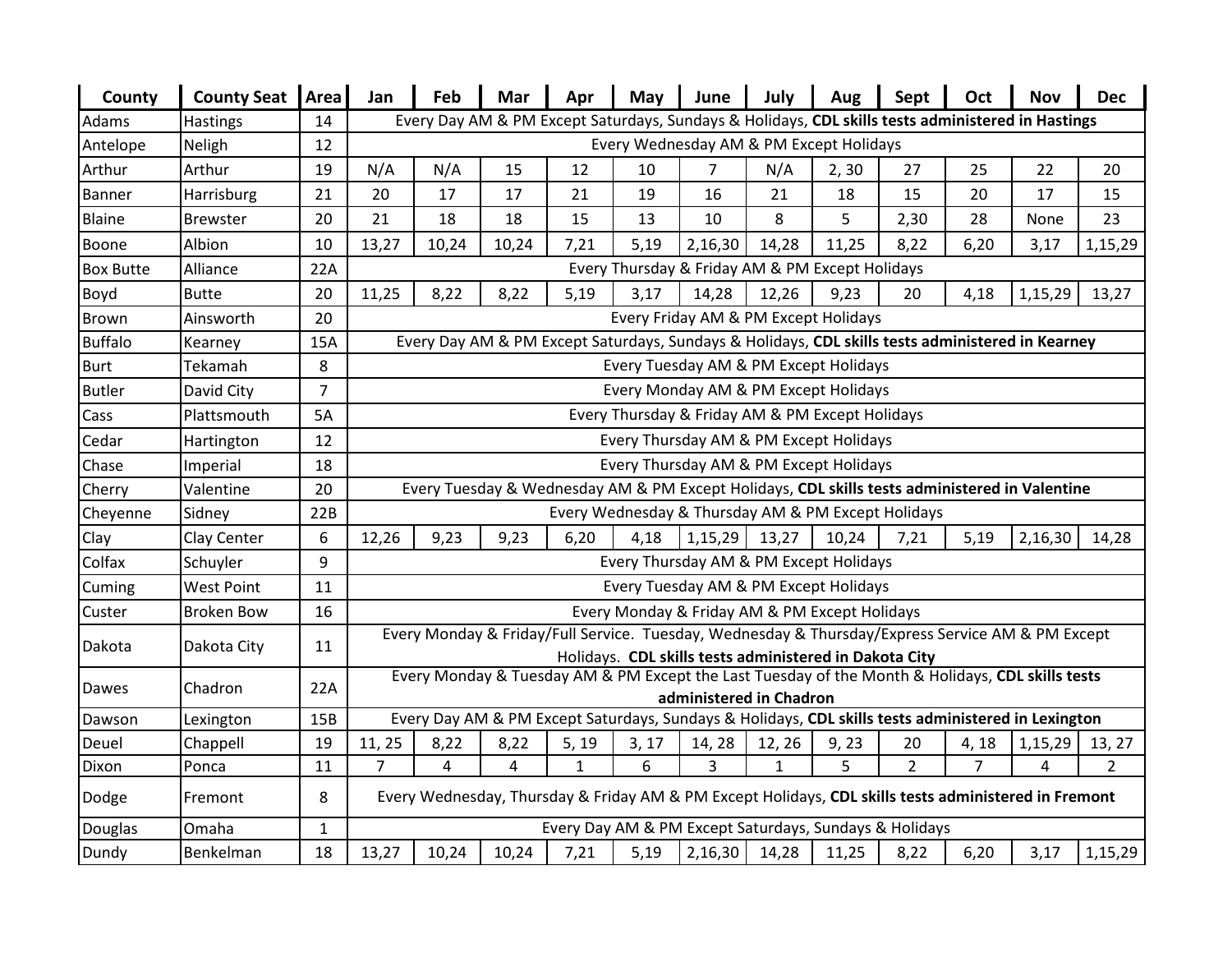| Fillmore      | Geneva              | 6              | Every Thursday & Friday AM & PM Except Holidays, CDL skills tests administered in Geneva              |                                                                                                    |                                                                                                       |       |       |         |         |                                                        |         |         |         |                |
|---------------|---------------------|----------------|-------------------------------------------------------------------------------------------------------|----------------------------------------------------------------------------------------------------|-------------------------------------------------------------------------------------------------------|-------|-------|---------|---------|--------------------------------------------------------|---------|---------|---------|----------------|
| Franklin      | Franklin            | 17             | 5,19                                                                                                  | 2,16                                                                                               | 2,16,30                                                                                               | 13,27 | 11,25 | 8,22    | 6,20    | 3,17,31                                                | 14,28   | 12,26   | 9,23    | 7,21           |
| Frontier      | Stockville          | 18             | 8,22                                                                                                  | 5,19                                                                                               | 5,19                                                                                                  | 2,16  | 14,28 | 11,25   | 9,23    | 6,20                                                   | 3,17    | 1,15,29 | 12      | 10             |
| <b>Furnas</b> | <b>Beaver City</b>  | 17             | 11,25                                                                                                 | 8,22                                                                                               | 8,22                                                                                                  | 5,19  | 3,17  | 14,28   | 12,26   | 9,23                                                   | 20      | 4,18    | 1,15,29 | 13,27          |
| Gage          | <b>Beatrice</b>     | 4              |                                                                                                       | Every Monday & Tuesday AM & PM Except Holidays, CDL skills tests administered in Beatrice          |                                                                                                       |       |       |         |         |                                                        |         |         |         |                |
| Garden        | Oshkosh             | 19             | 13, 27                                                                                                | 10, 24                                                                                             | 10, 24                                                                                                | 7, 21 | 5, 19 | 2,16,30 | 14, 28  | 11, 25                                                 | 8, 22   | 6, 20   | 3, 17   | 1,15,29        |
| Garfield      | <b>Burwell</b>      | 16             | 7,21                                                                                                  | 4,18                                                                                               | 4,18                                                                                                  | 1,15  | 6,20  | 3,17    | 1,15    | 5,19                                                   | 2,16    | 7,21    | 4,18    | 2,16           |
| Gosper        | Elwood              | 15B            | 28                                                                                                    | 25                                                                                                 | 25                                                                                                    | 22    | 27    | 24      | 22      | 26                                                     | 23      | 28      | None    | 23             |
| Grant         | <b>Hyannis</b>      | 19             | $\overline{4}$                                                                                        | $\mathbf{1}$                                                                                       | 1,29                                                                                                  | 26    | 24    | 21      | 19      | 16                                                     | 13      | N/A     | 8       | 6              |
| Greeley       | Greeley             | 13             | 7,21                                                                                                  | 4,18                                                                                               | 4,18                                                                                                  | 1,15  | 6,20  | 3,17    | 1,15    | 5,19                                                   | 2,16    | 7,21    | 4,18    | 2,16           |
| Hall          | <b>Grand Island</b> | 24             | Every Day AM & PM Except Saturdays, Sundays & Holidays, CDL skills tests administered in Grand Island |                                                                                                    |                                                                                                       |       |       |         |         |                                                        |         |         |         |                |
| Hamilton      | Aurora              | $\overline{7}$ |                                                                                                       | Every Tuesday AM & PM Except Holidays                                                              |                                                                                                       |       |       |         |         |                                                        |         |         |         |                |
| Harlan        | Alma                | 17             | 4                                                                                                     | $\mathbf{1}$                                                                                       | 1,15,29                                                                                               | 12,26 | 10,24 | 7,21    | 19      | 2,16,30                                                | 13,27   | 25      | 8,22    | 6,20           |
| Hayes         | <b>Hayes Center</b> | 18             | 6,20                                                                                                  | 3,17                                                                                               | 3,17,31                                                                                               | 14,28 | 12,26 | 9,23    | 7,21    | 4,18                                                   | 1,15,29 | 13,27   | 10,24   | 8,22           |
| Hitchcock     | Trenton             | 18             | 15,29                                                                                                 | 12,26                                                                                              | 12,26                                                                                                 | 9,23  | 7,21  | 4,18    | 2,16,30 | 13,27                                                  | 10,24   | 8,22    | 5,19    | 3,17           |
| Holt          | O'Neill             | 12             | Every Monday & Tuesday AM & PM Except Holidays, CDL skills tests administered in O'Neill              |                                                                                                    |                                                                                                       |       |       |         |         |                                                        |         |         |         |                |
| Hooker        | Mullen              | 19             | 5                                                                                                     | $\overline{2}$                                                                                     | 2, 30                                                                                                 | 27    | 25    | 22      | 20      | 17                                                     | 14      | 12      | 9       | $\overline{7}$ |
| Howard        | St. Paul            | 13             | Every Wednesday AM & PM Except Holidays                                                               |                                                                                                    |                                                                                                       |       |       |         |         |                                                        |         |         |         |                |
| Jefferson     | Fairbury            | 6              |                                                                                                       |                                                                                                    |                                                                                                       |       |       |         |         | Every Wednesday AM & PM Except Holidays                |         |         |         |                |
| Johnson       | Tecumseh            | $\overline{4}$ | 15,29                                                                                                 | 12,26                                                                                              | 12,26                                                                                                 | 9,23  | 14,28 | 11,25   | 9,23    | 6,20                                                   | 3,17    | 1,15,29 | 12      | 3,17           |
| Kearney       | Minden              | 17             |                                                                                                       |                                                                                                    |                                                                                                       |       |       |         |         | Every Wednesday AM & PM Except Holidays                |         |         |         |                |
| Keith         | Ogallala            | 19             |                                                                                                       |                                                                                                    |                                                                                                       |       |       |         |         | Every Thursday & Friday AM & PM Except Holidays        |         |         |         |                |
| Keya Paha     | Springview          | 20             | $\overline{7}$                                                                                        | 4                                                                                                  | 4                                                                                                     | 1,29  | 27    | 24      | 22      | 19                                                     | 16      | 14      | None    | 9              |
| Kimball       | Kimball             | 22B            | Every Tuesday AM & PM Except Holidays                                                                 |                                                                                                    |                                                                                                       |       |       |         |         |                                                        |         |         |         |                |
| Knox          | Center              | 12             | Every Friday AM & PM Except Holidays                                                                  |                                                                                                    |                                                                                                       |       |       |         |         |                                                        |         |         |         |                |
| Lancaster     | Lincoln             | $\overline{2}$ | Every Day AM & PM Except Saturdays, Sundays & Holidays CDL skills tests administered at West O        |                                                                                                    |                                                                                                       |       |       |         |         |                                                        |         |         |         |                |
| Lincoln       | North Platte        | 15             |                                                                                                       |                                                                                                    | Every Day AM & PM Except Saturdays, Sundays & Holidays, CDL skills tests administered in North Platte |       |       |         |         |                                                        |         |         |         |                |
| Logan         | Stapleton           | 19             | 20                                                                                                    | 17                                                                                                 | 17                                                                                                    | 14    | 12    | 9       | 7       | 4                                                      | 1, 29   | 27      | 24      | 22             |
| Loup          | Taylor              | 16             | 14                                                                                                    | 11                                                                                                 | 11                                                                                                    | 8     | 13    | 10      | 8       | 12                                                     | 9       | 14      | None    | 9              |
| Madison       | Madison             | 10             |                                                                                                       | Every Monday, Tuesday, Wednesday, Thursday & Friday AM & PM Except Holidays (Tuesday and Wednesday |                                                                                                       |       |       |         |         |                                                        |         |         |         |                |
|               |                     |                |                                                                                                       |                                                                                                    |                                                                                                       |       |       |         |         | only express) CDL skills tests administered in Madison |         |         |         |                |
| McPherson     | Tryon               | 19             | 19                                                                                                    | 16                                                                                                 | 16                                                                                                    | 13    | 11    | 8       | 6       | 3, 31                                                  | 28      | 26      | 23      | 21             |